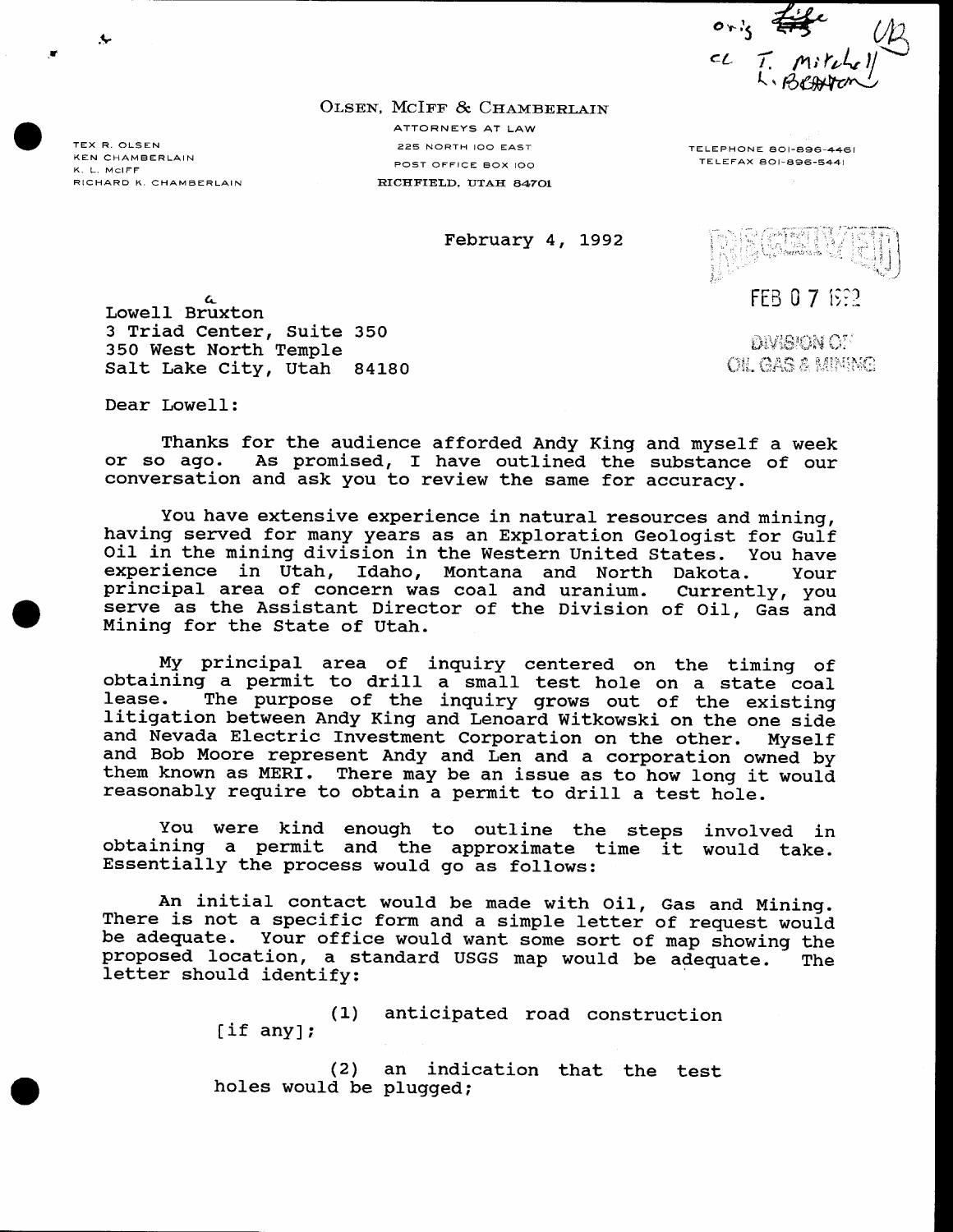LOWELL BRUXTON February 4, 1992 Page 2

 $\cdot$ 

 $\mathcal{F}^{\perp}$ 

(3) an indication of any anticipated vegetation impact and an agreement to restore the same;

(4) the time of the year when the work was to be done.

The letter would be assigned for review to one or two persons on your team and someone would likely visit the site. The person given this assignment may be in the Price field office. It is also possible to review the site by helicopter.

As a courtesy, you may let the Forest Service know that a test hole is contemplated. This is not required, but it encourages good relationships.

Before granting the request to drill the test hole, you would obtain clearanc\_e from the State Division of Lands and Forestry located upstairs from you. You indicate that this division would<br>be concerned principally about two things. First, it would want be concerned principally about two things. First, it would want<br>to be certain the person or company intending to drill was the to be certain the person or company interesting to decond, it would reguire a bond to insure vegetation restoration and drill rig removal.

You indicated that the Division of OiI, Gas and Mining is the lead agency, but that you obtain the clearance indicated from the State Division of Lands and Forestry.

We then reviewed the specific facts of the case in question and noted that the proposed drill hole did not reguire the construction of any roads and that a helicopter was to be employed.. We reviewed what actually happened in this case and noted that it was first brought to your attention on June 2nd, 1990 and that approval was given on July 3rd, approximately one-months time.

It was your opinion that for a simple routine case (which this was), one month is a reasonable turn-around time from application to issuance of permit. If urgency were expressed, and in the absence of any unforseen hitches, the turn-around time could be shortened to a matter of days. You felt very comfortable that this could be accomplished within two weeks. The issuance of a permit to drill is also an informal matter usually accomplished by <sup>a</sup> letter from your office.

\*\*\*